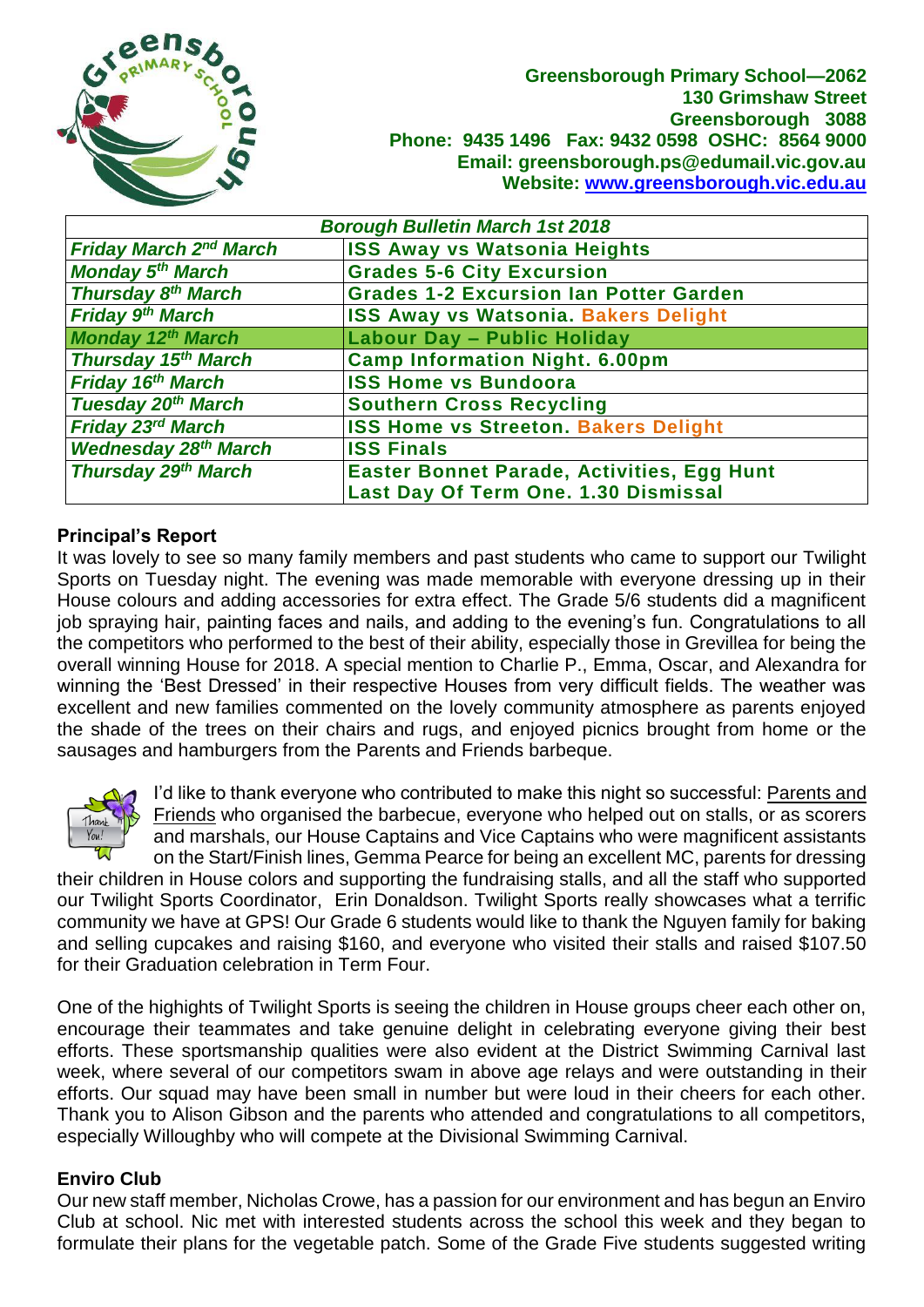to Bunnings for donations of seedlings, etc. and enthusiastically put pen to paper. We're looking forward to hearing more about the initiatives they have in mind.

#### **Parent Teacher Meet and Greet**

Thank you to all the parents/caregivers who attended the Parent/Teacher meetings last week. These meetings are a great opportunity for teachers and parents to further develop the relationship between home and school and ensure we are all working together to enable your children to achieve success and optimise their outcomes. Any parents who were unable to attend this meeting are encouraged to make an alternate appointment with your child's teacher.

#### **2019 Prep Enrolments**

If any families know anyone who is coming to Greensborough Primary next year, please encourage them to register their details as soon as possible, (this includes siblings of current students). We have already had a number of enquiries and school tours for places in 2019 and the sooner we get a sense of our intake for next year, the sooner we can start planning for grade structures.

## **Coles Sports For Schools – Class Competition**



There is a very fierce competition amongst the grades at the moment with students collecting Coles vouchers and contributing to their class tally. On Friday JSC members in each grade will count their vouchers and record their results on the poster in their classrooms. Weekly winners will be celebrated at assembly and the overall winning class will be awarded a prize chosen by Junior School Council.

The more vouchers collected the more sports equipment we can earn, so thank you to everyone for shopping at Coles and sending vouchers to school.

We were very pleased this week when our resources arrived from *Woolworths Earn and Learn* program. Last year families supported the school by collecting Woolworths vouchers and we have received two book trolleys for Home Reading. Our junior classes find these trolleys a very practical way to access our Home Readers, so we are very pleased the Grade 3/4s will now have their own trolleys to store books. We also received storage containers for our Robotics kits, purchased by P&F last year. Once again, a very big thankyou to families for supporting our school.

#### **Southern Cross Recycling Tuesday March 27th**

Each term we encourage families to recycle their unwanted household goods by having a collection day at school. This day is usually the last Tuesday of each term, except for fourth term when it is held in Recycling Week in November. Our unwanted items are recycled in communities that will benefit from them and our Grade 6 students also benefit as we are paid a small amount per kilogram and the monetary proceeds are placed in the Grade 6 Graduation Celebration budget.

So clear out your cupboards and send along manchester, kitchen goods, toys, clothing, shoes, books….in fact anything except electrical goods are acceptable. Signs and tables will be placed inside the door near the hall from Monday  $5<sup>th</sup>$  March for you to drop off your goods.

#### **Camp Information Night**

On Thursday March 15th at 6pm, Gemma Pearce will hold a Camp Information Night for parents of students in Grades 3-6 who will be attending Camp Weekaway from April  $16<sup>th</sup> - 18<sup>th</sup>$ . This night will run for 20-30 minutes and Gemma will answer any parent queries.

Medical forms for Camp have been sent home and we ask families to return these promptly as it takes considerable time to collate them and staff often need to contact parents to clarify instructions.

#### **Egg Cartons Needed**

Diamond Valley Food Share is very grateful for the egg cartons donated by school families. They

receive a large supply of eggs from the supermarkets which they distribute to families in need in Diamond Valley. Cartons are needed to pack the eggs for distribution. So please continue to send along any cartons that can be re-used and place in the tub in the school foyer.

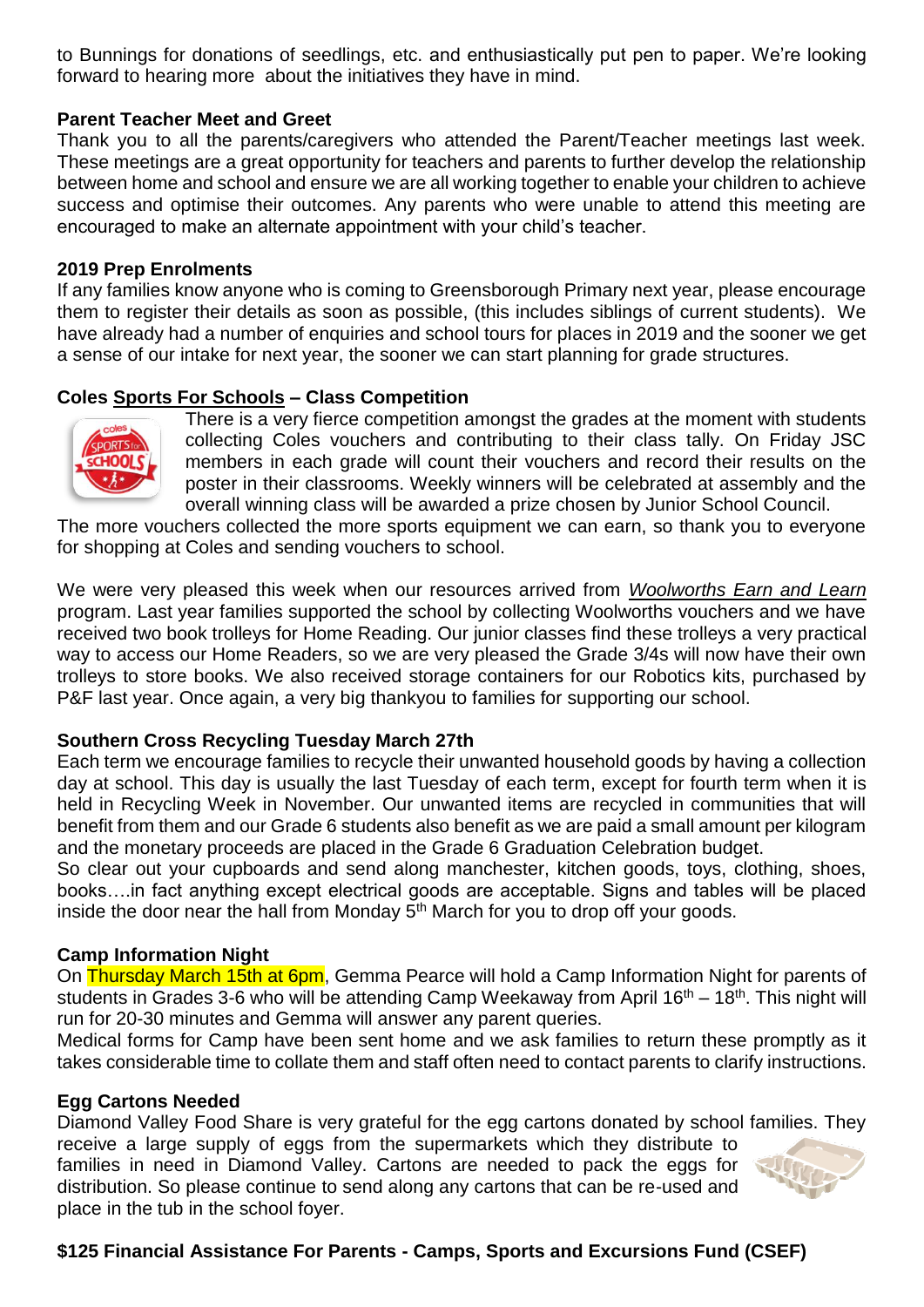A reminder for parents who have a valid means-tested concession card - the Victorian Government is providing funding assistance for Camps, Sports and Excursions, so please contact the office for a copy of the form. This funding could be put towards next term's camp or the cost of any excursion, including swimming in Term Four.

# **Late Arrival To School**

We are very concerned that a number of students are regularly arriving late to school. This is very unsettling to students as they miss the very important introduction to class programs and it also disrupts the learning of the class, as the teacher has to interrupt their teaching time with their group to explain the Learning Intention and activity to be completed.

The best time for students to arrive at school is at 8.45am when a teacher is on yard duty and classroom doors are opened for students to enter, unpack bags, put drink bottles in classrooms and follow their grade's morning routine. Once this is done, students are free to go outside to play until the music begins or stay inside and chat with their peers and class teachers.



## **Parents and Friends**

If any parents are able to donate some time to support Parents and Friends' initiatives it would be greatly appreciated. Many of our regular helpers 'graduated' with their students last year and we are looking for new parents and family members to assist with various fund raising events. All money raised is spent on resources for our students, e.g. i-pads or the outdoor learning area near the Library. Please leave your name at the office if you are able to help out when required.

# **Oz Child School Counselling Services**



As most families are aware, at Greensborough Primary our students are able to access counselling provided by the OzChild organization. This is a great service to families as it means there is very little disruption to the students' day as there is no travel time and parents don't need to take time off work. In order to receive counselling families need

to obtain a Mental Health Care Plan and a referral letter from your GP and return them to school and we will forward them to OzChild

We have been very fortunate to have had excellent health professionals provided to us and the current counsellor Sarah Elliott is no exception. If any families would like further information about this service please contact Margaret or myself at any time.

# *Angela Morritt*  **Principal**

# **Library**

# **Parent Helpers**

It would be wonderful to hear from any parents who would like to offer some time to the library, helping with covering books at home or with the class borrowing. If you would like to help cover books or assist in other ways in 2018, your help would be greatly appreciated.

Please contact me if you would like to assist in any way or speak to the staff at the office. It would be fantastic if there is anyone who would like to assist with returning books on either Tuesday or Wednesday morning or with the Prep borrowing at 12.30.

If you would like to help with shelving that would also be appreciated.

*Jen Farley*  **Librarian** 

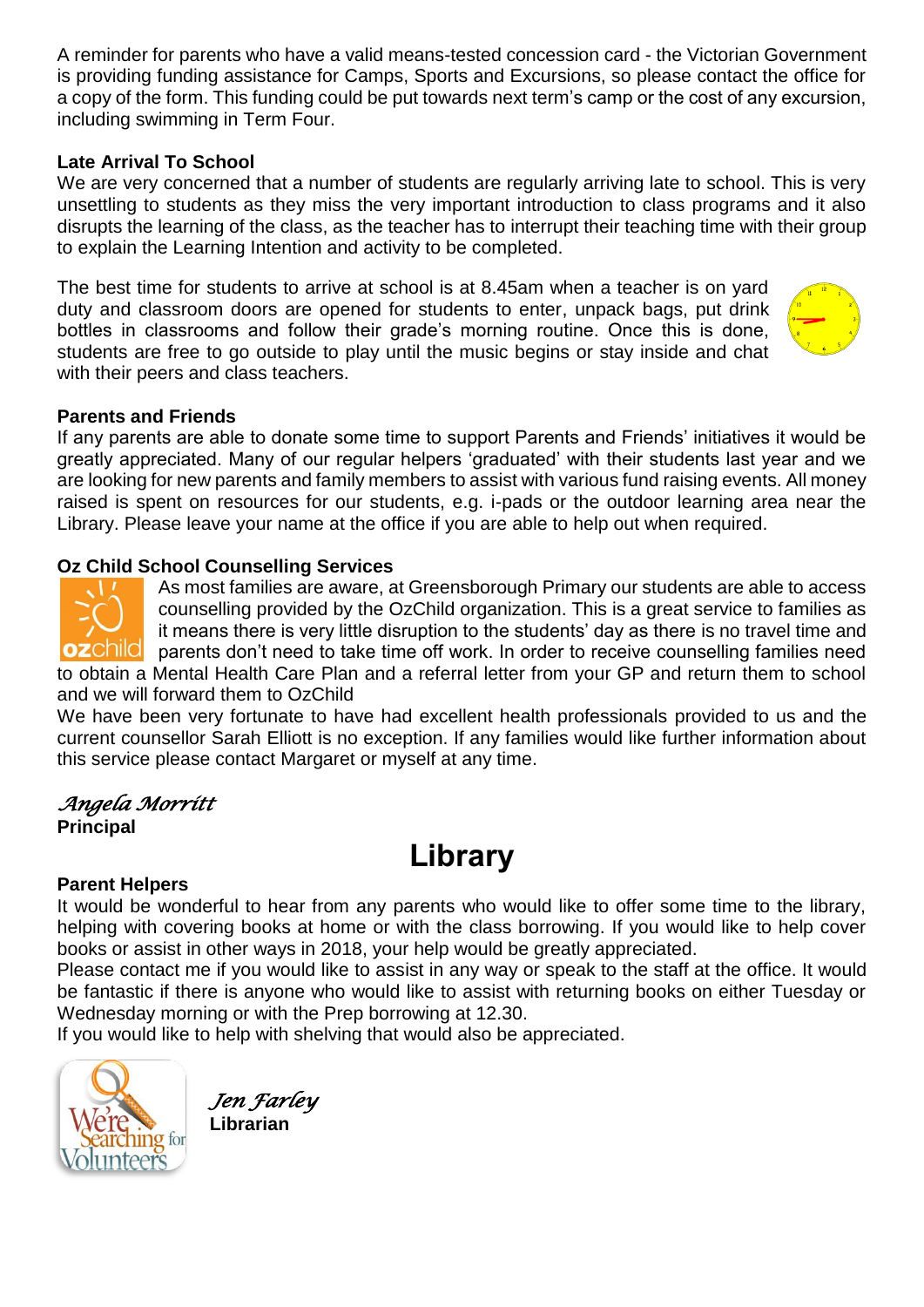# **District Swimming and Interschool Sports**



It was my absolute pleasure to take a 16 strong swim team to Watermarc last Thursday 22<sup>nd</sup> February to represent Greensborough Primary School in the Watsonia District Swimming Carnival. The students put on an excellent display, modelling great swimming technique and amazing persistence and sportsmanship. It was wonderful to sit with our Greensborough students and see and hear the encouragement they provided each other. Mrs Morritt was also able to witness this when she popped by and I am sure I can speak for both of us when I say how proud we were of our Greensborough Primary School students. A big

congratulations to Willoughby for placing 1<sup>st</sup> and 2<sup>nd</sup> in Backstroke and Freestyle. Willoughby will be competing at Divisional level next Wednesday and we wish him all the best. Thank you to our big support network of parents on the day, Kelly S for marshalling and Simone for the celebratory icy poles.



 **Front:** Stephan, Tristan, Nate, Lachlan, Harvey and Oscar **Middle**: Sienna, Alysha, Amelia, Celeste, Monique **Back:** Ethan, Adrian, Oliver, Aiden and Willoughby

After such a great day at swimming on Thursday, Friday also gave us reason to celebrate with success for all Interschool sport teams against Norris Bank. All coaches are reporting excellent sportsmanship and outstanding mentoring from our older students. This week we play our second away game, against Watsonia Heights Primary School and, as always, encourage spectators and helpers to come along. Good Luck Teams!

Kind Regards,

*Alison Gibson*  **Sports Co-ordinator**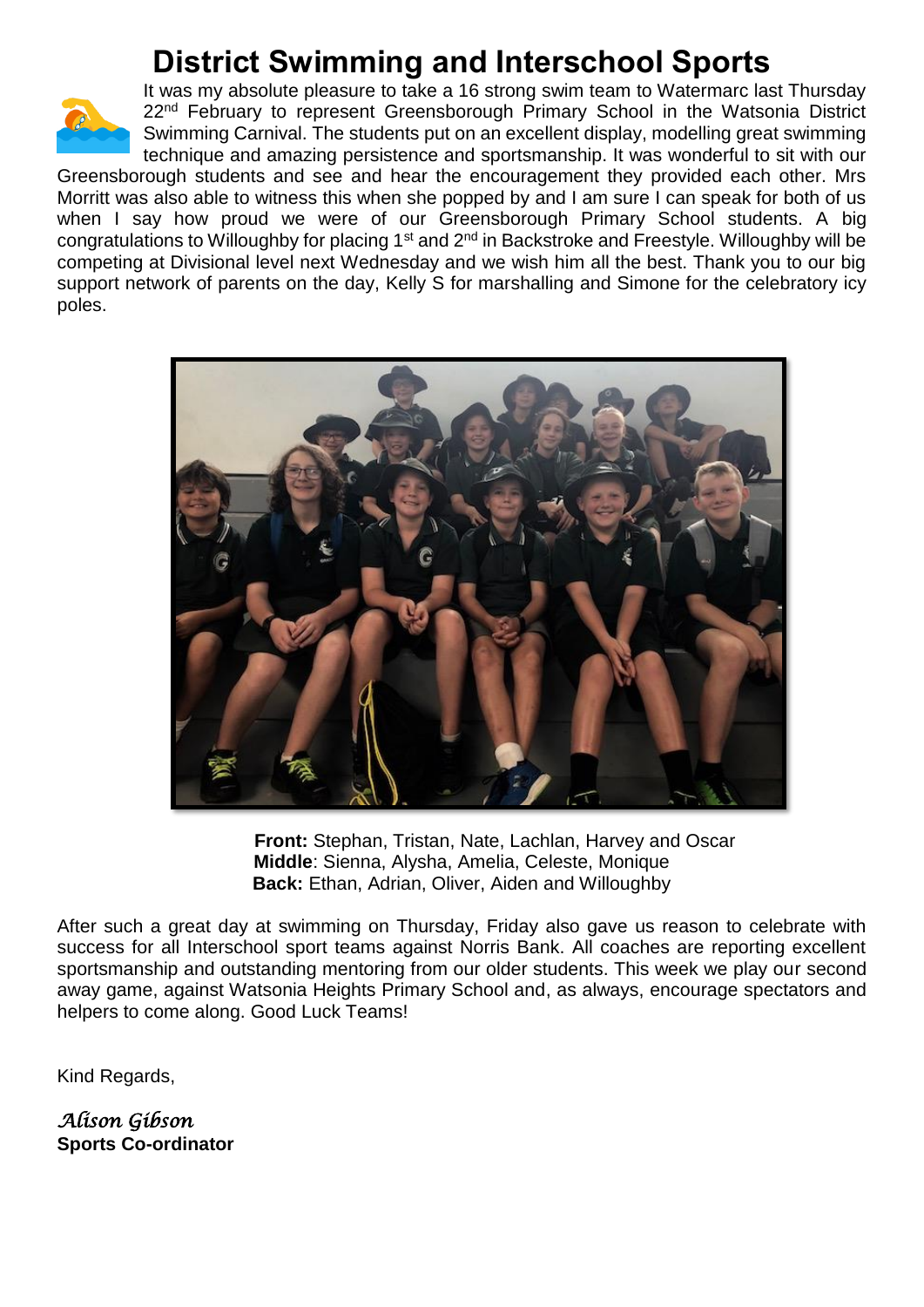# Starting to Read Commencing on **Monday 19th March** from

**9.30am-10.30am** and running for four weeks (26th March, 16th April and 23rd April). This program will introduce children commencing school in 2019 to the concepts of:

- Sound /symbol relationships
- High frequency words
- Reading strategies



Sessions will be interactive, promoting confidence and excitement with reading and each week children will leave with a take home activity or book.

For enquiries or bookings please contact Greensborough Primary School on 94351496.



Be sure to put your name down at the office to book your child in as places fill up fast. The Learning to Read Program is such a wonderful opportunity for your child to engage, learn and familiarise themselves with the school. A head start to an exciting year for students who begin at Greensborough Primary School in 2019.

# **School Banking**

We are still seeking 2 helpers to volunteer their time assisting with school banking every Tuesday morning from 9.00am-10.00am. No experience necessary and a fantastic way to get involved, enjoy a welcoming atmosphere, there is always time for a chat, with a guaranteed cuppa and bickies at the end. Your assistance would be greatly appreciated. Please let the friendly staff at the office know as soon as possible if you are interested.

Many thanks *Odette Strickland*